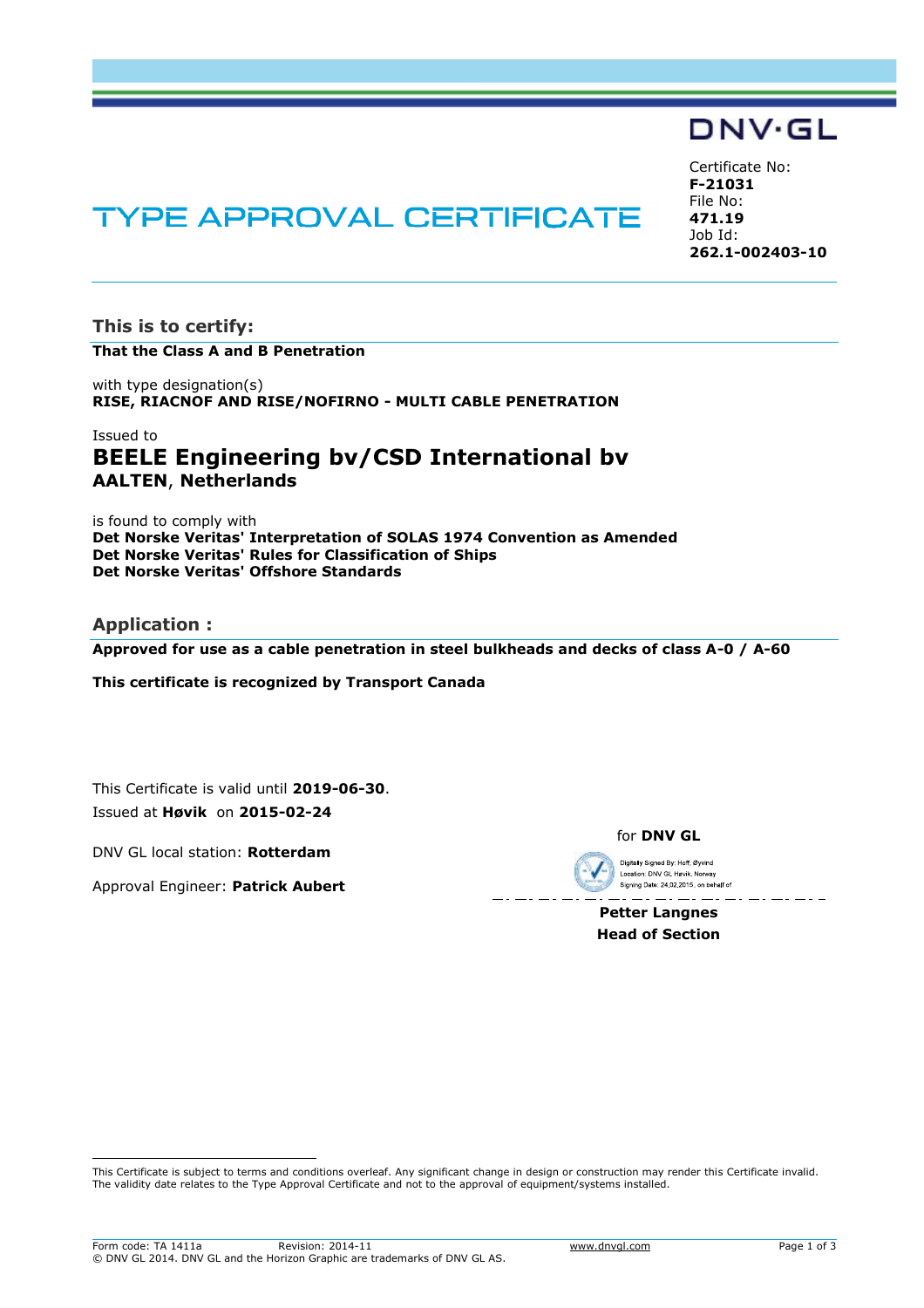Certificate No: **F-21031** File No: **471.19**  Job Id: **262.1-002403-10** 

## **Product description**

"RISE, RIACNOF and RISE/NOFIRNO - Multi Cable Penetration" composed of a steel sleeve (minimum length 180 mm) welded or bolted to steel bulkhead or deck.

#### Alt. 1: RISE/NOFIRNO:

RISE Insert Sleeves wrapped around the cables and filling the remaining space in the conduit with RISE or NOFIRNO filler sleeves.

The penetration is sealed on both sides with a layer of 20 mm FIWA or NOFIRNO sealant.

#### Alt. 2: RIACNOF:

RISE Insert Sleeves wrapped around the cables and filling the remaining space in the conduit with ACTIFOAM filler sheets and strips.

The penetration is sealed on both sides with a layer of 20 mm NOFIRNO sealant.

### **Application/Limitation**

Approved for cable (incl. CLX and LAN cables) penetration in steel bulkheads and decks of class A-0 to A-60, for cable up to Ø 105 mm (3x400 mm<sup>2</sup>), and for bundle of cables (up to 25 cables, max. bundle size 35mm; up to cable size 15 mm OD, max. bundle size: 50 mm). Maximum size of penetration: 600 mm x 300 mm (or 1800 cm<sup>2</sup>).

For bolted sleeve, NOFIRNO gasket to be placed underneath the flange.

The installation of the penetrations is to be in accordance with the following enclosed drawings Nos. R0268E, R0270E, R0271E, R0272E, R0273E and R0274E, all Rev. 1 dated 22.08.08, R0292E Rev.1 dated 23.02.10 and N0051E Rev.1 dated 16.12.2014.

The insulation to be fitted on the sleeve has to be of minimum nominal density 110 kg/m<sup>3</sup> and minimum thickness 25 mm.

For bolted sleeves, a 5 mm thick NOFIRNO rubber gasket as to be placed between the flange and the bulkhead/deck.

Minimum sleeve length for uninsulated A-0 penetration: 200 mm (Drwg. R0292E).

#### Blind penetration:

The penetration using NOFIRNO filler sleeves and sealant may be installed as blind penetration (without cable or pipe passing through) in A-0 - A-60 rated divisions. The sleeve (minimum length 180 mm) is to be insulated with A-60 insulation on exposed side for deck and on unexposed side for bulkhead. Maximum size: 300 mm x 150 mm (or 450 cm<sup>2</sup>).

For sizes above 300 mm x 150 mm (or 450 cm<sup>2</sup>), the sleeve is to be splitted with partitions (drwg. N0051E Rev.1 dated 16.12.2014). Total maximum sleeve size: 600 mm x 300 mm (or 1800 cm<sup>2</sup>).

Watertight/gastight penetration (blind or with cables):

Approved for watertight penetrations up to a pressure of 2 bar and for gastight penetrations up to a pressure of 1.0 bar.

Cable bundles are not allowed in watertight penetrations.

The penetration system is generally not to be used for penetrating boundaries of tanks. Penetrations passing through watertight bulkheads are subject for separate examination and approval by actual flag administration.

# **Type Approval documentation**

Certification in accordance with Standard for Certification No. 1.2, Type Approval, January 2013.

Fire test reports:

WARRES No. 114524 dated 20 September 2000 from Warrington Fire Research Center, UK. WARRES No. 114525\A Issue 2 dated 21 September 2000 from Warrington Fire Research Center, UK. No. 2008-Efectis-R0209 dated July 2008 from Efectis Nederland BV.